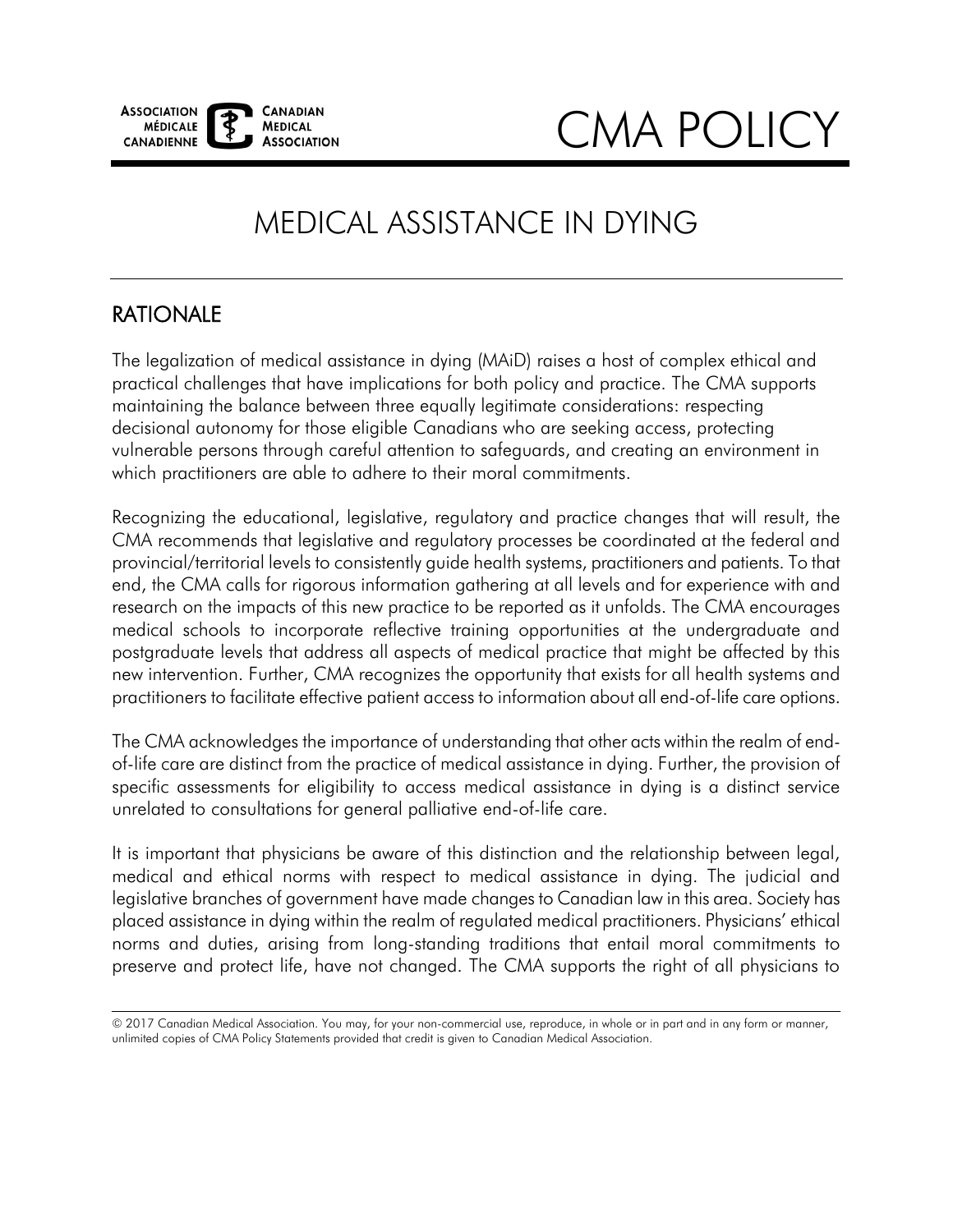follow their conscience when deciding whether to provide or otherwise participate in assistance in dying as per the legislation governing medical assistance in dying. The CMA equally supports conscientious participation in and conscientious objection to assistance in dying by physicians.

#### SCOPE OF POLICY

This policy aims to provide guidance on key considerations in a way that is consistent with a physician's ethical, professional and legal obligations. Physicians should be aware of the federal and provincial laws in the jurisdiction in which they practise, the standards and expectations outlined by their respective regulatory authority, advice from the Canadian Medical Protective Association as well as the policies and procedures of the setting(s) in which they practise (e.g., regional health authority or hospital).

#### RELEVANT FOUNDATIONAL CONSIDERATIONS

 and their application requires further thought and interpretation when conflicts arise. The following considerations underpin the CMA's position on what ought to constitute the basis of any evolving legislation, regulation or guideline on the implementation of medical assistance in dying. These considerations are not ranked according to priority or importance. As with any foundational considerations, they provide a starting point for ethical reflection,

- **1.** *Respect for autonomy*: The CMA upholds the importance of respect for decisional autonomy by competent patients — such persons are free to make informed choices and autonomous decisions about their bodily integrity, their personal aims and their care that are consistent with their personal values and beliefs. CMA also asserts that persons have inherent dignity treatments ought to be applied, in ways that strive to preserve and enhance dignity. End-of- life care strives to maintain the integrity of personhood even as bodily functions deteriorate in regardless of their circumstances. Services ought to be delivered, and processes and advance of death.
- **2.** *Respect for vulnerability*: In consideration of the importance of a patient's decision regarding chosen by a patient, the CMA believes that careful and non-judgmental exploration with patients of the reasons they are seeking assistance in dying is always warranted. Care in this regard assists physicians to fulfill the duty to ensure that conditions of vulnerability have been carefully designed and monitored system of safeguards, should aim to minimize harm to all medical assistance in dying, and the permanence of death if medical assistance in dying is identified and addressed satisfactorily. Physicians should maintain diligent attention to identifying undue coercive influences on the patient. Legislation and regulations, through a patients and should also address issues of vulnerability and potential coercion.
- **3.** *Respect for freedom of conscience*: The CMA believes that physicians must be able to follow their conscience without discrimination when deciding whether or not to provide or participate in assistance in dying. The CMA supports physicians who, for reasons of moral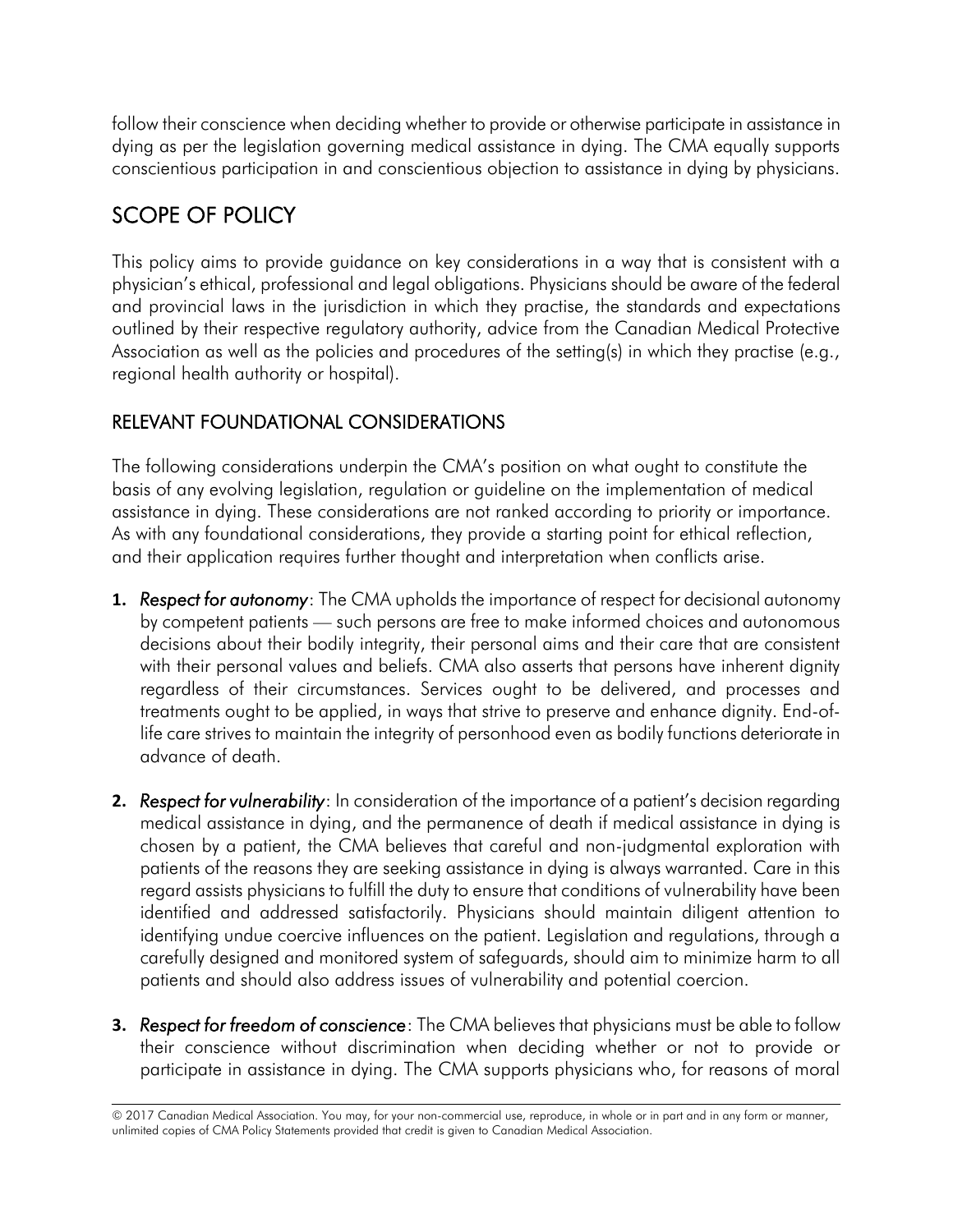commitments to patients and for any other reasons of conscience, will not participate in decisional guidance about, eligibility assessments for, or provision of medical assistance in dying. To enable physicians to adhere to such moral commitments without causing undue accessible mechanism to which patients can have direct access. Further, the CMA believes that physicians' general employment or contract opportunities should not be influenced by their decisions to participate in, or not participate in, any or all aspects of medical assistance compel individual physicians to provide it. Learners should be equally free to follow their delay for patients pursuing this intervention, health systems will need to implement an easily in dying with patients. The right of patients to seek medical assistance in dying does not conscience without risk to their evaluations and training advancement.

**4.** *Accountability*: Physicians providing or otherwise participating in assistance in dying must ensure they have the requisite training and the appropriate competencies, and the ability to assess a patient's decisional capacity or the ability to consult with a colleague to assess capacity in more complex situations. Physicians are expected to use appropriate medical judgment to make a determination of eligibility by (1) assessing the capacity of an adult to consent to the termination of life and (2) determining whether the patient has explored their options (and the putative impacts of any of the options). If the patient wishes to continue seeking medical assistance in dying, physicians are expected to use appropriate medical judgment to determine whether s/he meets the eligibility criteria as per the legislation governing medical assistance in dying. This ought to be a shared decision, and it should be made as part of a deliberative process in the context of the patient–physician relationship. The CMA encourages physicians to participate in accountability processes within their jurisdictions that ensure equitable access to all end-of-life options, including palliative and end-of-life care provided by skilled practitioners, in service of their patients' needs and values. To that end, the CMA believes that a federal oversight body and reporting regime should be established to ensure that all processes are followed.

#### ADDITIONAL CONSIDERATIONS: PHYSICIAN DUTIES

 **5.** *Duty of non-abandonment*: Physicians have an obligation to respond to a request for assistance in dying, regardless of how their moral commitment is expressed. Patients should never be abandoned and must always be supported by their physician and other members of their care team. The patient's physician ought to explore the reasons motivating the request and be sensitive to issues of culture and background throughout the dying process, regardless of the decisions the patient makes with respect to assistance in dying. There should be no undue delay in providing access to assistance in dying and all other end-of-life options, either from a clinical, system or facility perspective. For those who choose to provide assistance in dying, the duty of non-abandonment means that physicians have a duty to be available to patients during the act of ending their life. Physicians should be present or immediately available to manage any unexpected complications during the medical procedure, whether the chemical administration is done by the patient or by a regulated practitioner.

<sup>© 2017</sup> Canadian Medical Association. You may, for your non-commercial use, reproduce, in whole or in part and in any form or manner, unlimited copies of CMA Policy Statements provided that credit is given to Canadian Medical Association.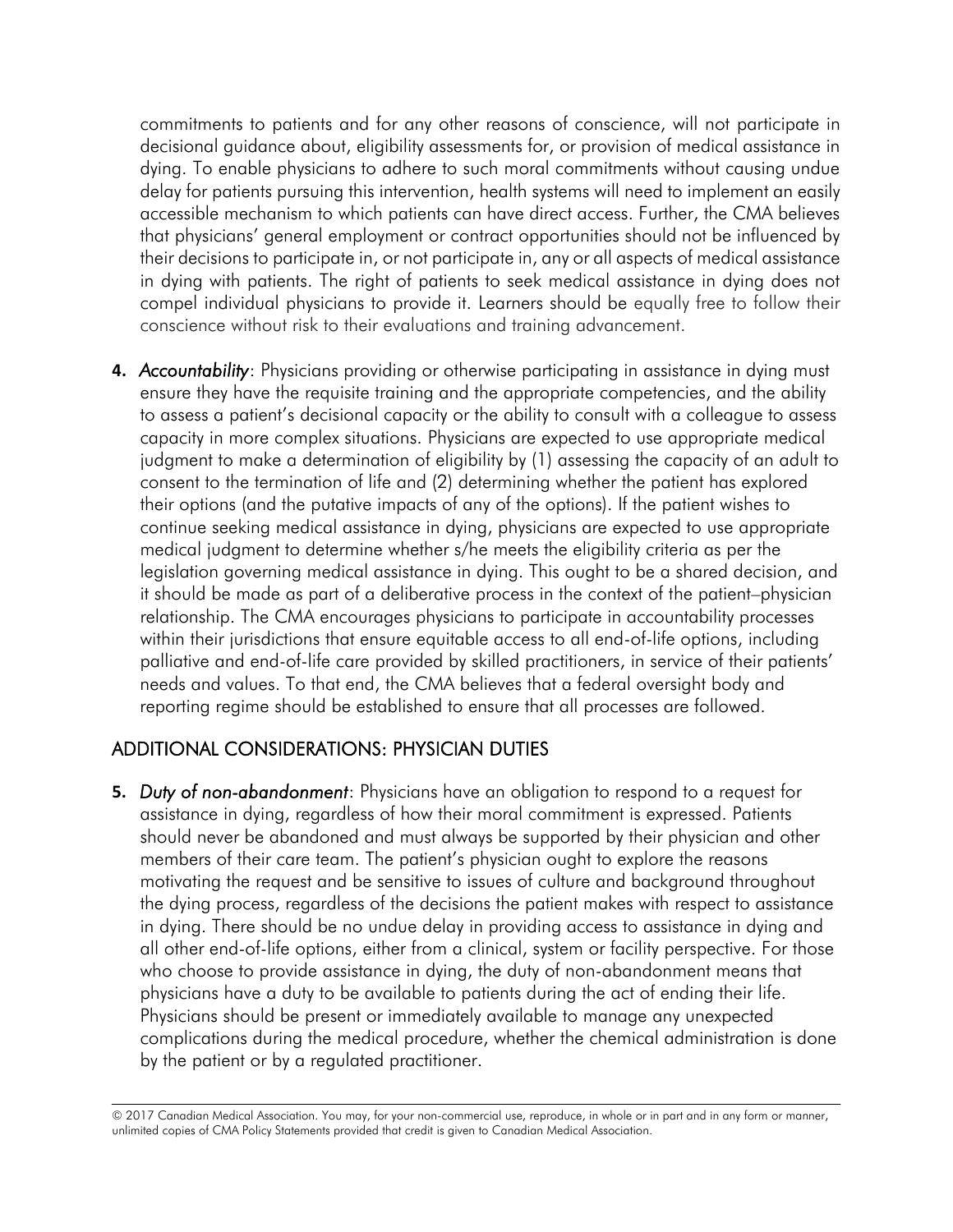- **6.** *Duty to support interdisciplinary teams*: The CMA advocates that physicians work within, and support other members of, interdisciplinary teams, pay close attention to the impacts of participation and non-participation in medical assistance in dying on their nonphysician colleagues, and demonstrate solidarity with their team members as they navigate new legal and ethical territory together.
- **7.** *Duty to learners*: The CMA recognizes the importance of unique moral considerations within learning environments. Learners are encouraged to reflect on their moral understanding of and views about assistance in dying and to seek a wide range of views and experiences from their patients and from their teachers and colleagues.

#### ADDRESSING ADHERENCE TO MORAL COMMITMENTS

CMA's position on conscientious participation and conscientious objection aims to harmonize two legitimate considerations: (1) effective patient access to a legally permissible medical service and (2) protection of physicians' freedom of conscience (or moral integrity) in a way that respects differences of conscience.

- a. The CMA believes that physicians are not obligated to fulfill a patient's request for assistance in dying but that all physicians are obligated to respond to a patient's request. This means that physicians who choose not to provide or otherwise participate in assistance in dying are:
	- i. not required to provide it, or to otherwise participate in it, or to refer the patient to a physician or a medical administrator who will provide assistance in dying to the patient; but
	- ii. are still required to fulfill their duty of non-abandonment by responding to a patient's request for assistance in dying.

There should be no discrimination against a physician who chooses not to provide or otherwise participate in assistance in dying.

- b. The CMA believes that physicians are obligated to respond to a patient's request for assistance in dying in a timely fashion. This means that physicians are obligated to, regardless of their beliefs:
	- i. provide the patient with complete information on all options available, including assistance in dying;
	- and referral service; and ii. advise the patient on how to access any separate central information, counselling
	- iii. transfer care of the patient to another physician or another institution, if the patient requests it, for the assessment and treatment of the patient's medical condition and exploration of relevant options. If relevant, such options may include palliative care, mental health care and, if the patient meets the eligibility criteria, provision of assistance in dying. The duty of non-abandonment still applies in all other aspects of the patient's care.

<sup>© 2017</sup> Canadian Medical Association. You may, for your non-commercial use, reproduce, in whole or in part and in any form or manner, unlimited copies of CMA Policy Statements provided that credit is given to Canadian Medical Association.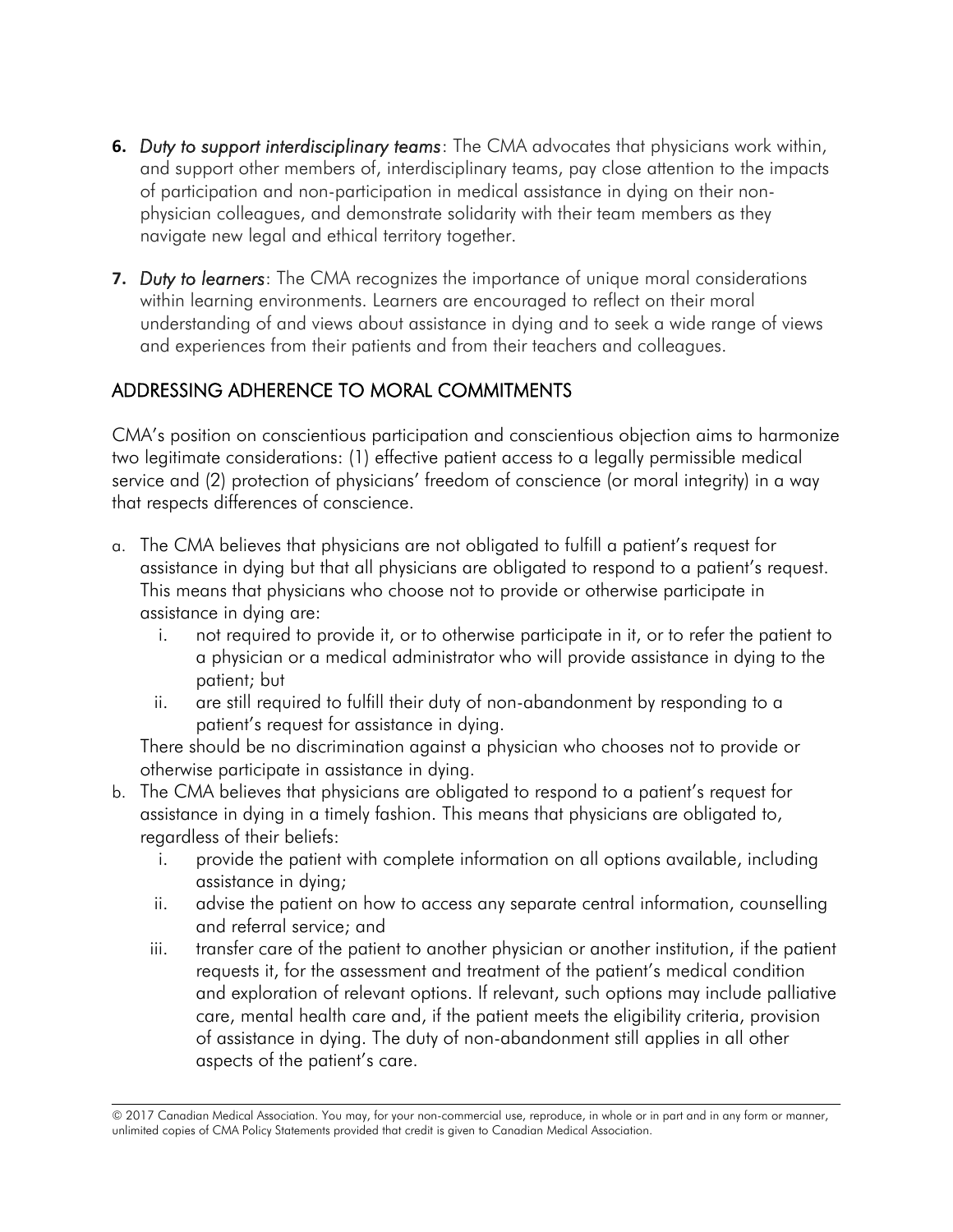- c. Physicians are expected to make available relevant medical records (i.e., diagnosis, pathology, treatment and consults) to the physician accepting care of the patient when authorized by the patient to do so.
- d. Physicians are expected to act in good faith. They are expected to never abandon or discriminate against a patient requesting assistance in dying and to not impede or block access to a request for assistance in dying. Physicians should inform their patients of the fact and implications of their conscientious objection. No physician may require a patient to make a commitment not to seek assistance in dying as a condition of acceptance or retention of the patient.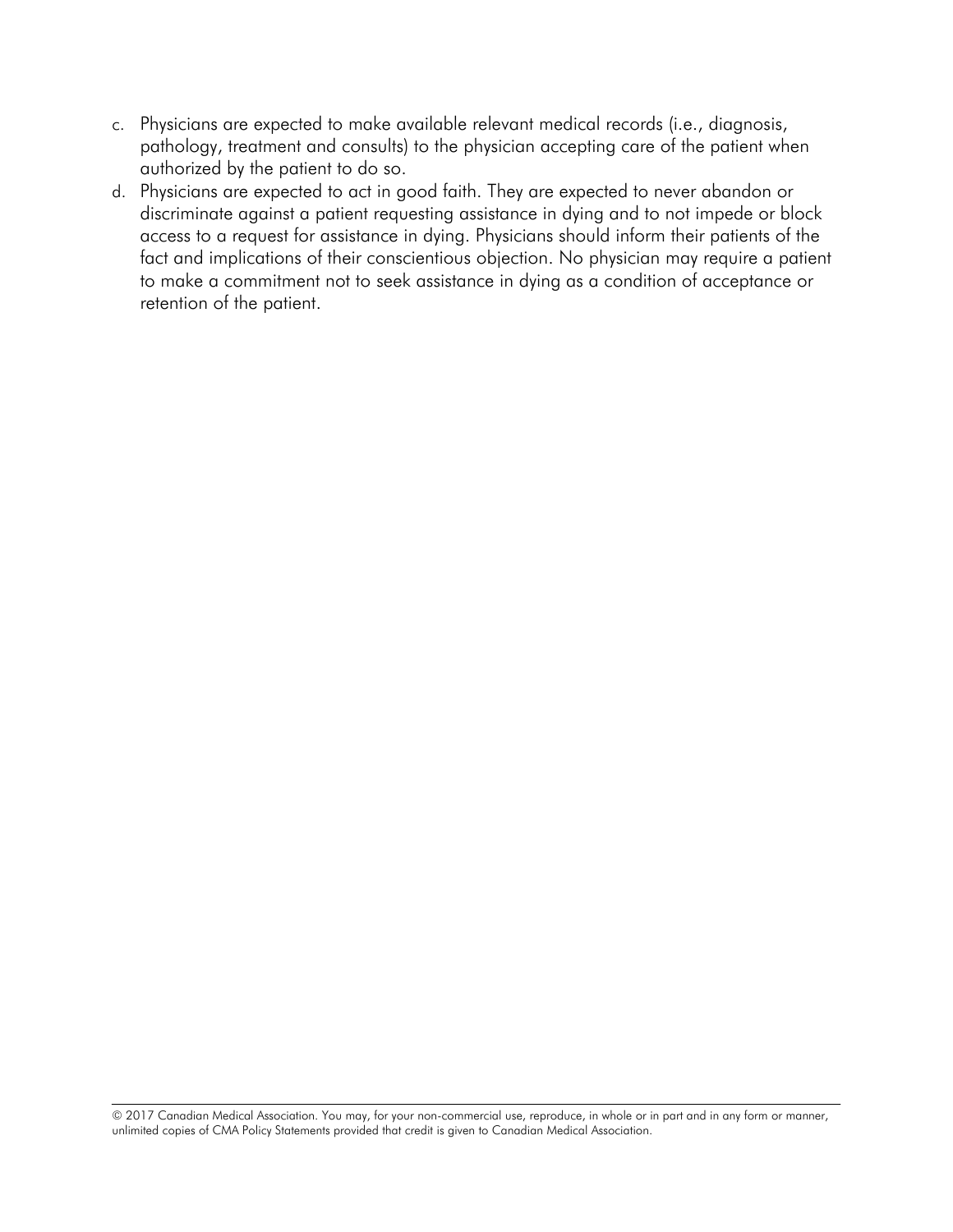#### **GLOSSARY**

# GLOSSARY<br>WHAT MEDICAL ASSISTANCE IN DYING (MAID) ENCOMPASSES

- 1. *Medical assistance in dying* encompasses the assessment of a patient for eligibility for assistance in dying, deliberation with the patient, accompaniment of the patient through the process of deciding and, if so chosen by the patient, the provision of assistance in dying, which refers to:
	- their request, that causes their death; or a. The administering by a medical practitioner or nurse of a substance to a person, at
	- and in doing so cause their death. b. The prescribing or providing by a medical practitioner or nurse practitioner of a substance to a person, at their request, so that they may self-administer the substance
- 2. The Supreme Court of Canada in *Carter* used the terms *physician-assisted dying* and *physician-assisted death.*

These terms refer to both of the following:

- a. *Voluntary euthanasia*, *or physician-administered assistance in dying*: The physician takes the final act that will end the individual's life via, usually, the intravenous administration of a lethal substance, at the request and with the consent of a patient
- b. *Assisted suicide*, *or physician-prescribed, self-administered assistance in dying:*  An individual performs the final act to end their life by, usually, ingesting a lethal substance prescribed or provided by the physician, at the request and with the consent of the patient.
- 3. Other commonly used terms are *hastened death*, *physician-administered hastened death*  and *physician-prescribed*, *patient-administered hastened death*.
	- a. These terms are proposed to make a clear distinction between palliative care and other practices that hasten or bring about death, such as through the legitimate removal of life-sustaining interventions or via the provision or administration of chemicals.
- 4. *Medical aid in dying* has a distinct technical and legal meaning within Quebec, described in Bill 52, and is limited to physicians administering the lethal substance at the request of the individual.

#### WHAT IT DOES NOT ENCOMPASS

- 1. *Palliative care* is an integrated approach that aims to relieve suffering and improve the quality of life of those facing life-limiting acute or chronic conditions by means of early identification, assessment and treatment of pain and other symptoms.
- 2. *Continuous palliative sedation therapy1* refers to complete sedation, with the intent of rendering the patient unable to experience the environment, sensation or thoughts, until

 $\overline{a}$ 1 Consensus statement on continuous palliative sedation therapy[: www.chpca.net/media/343120/final\\_cpst\\_framework.pdf](http://www.chpca.net/media/343120/final_cpst_framework.pdf) 

<sup>© 2017</sup> Canadian Medical Association. You may, for your non-commercial use, reproduce, in whole or in part and in any form or manner, unlimited copies of CMA Policy Statements provided that credit is given to Canadian Medical Association.